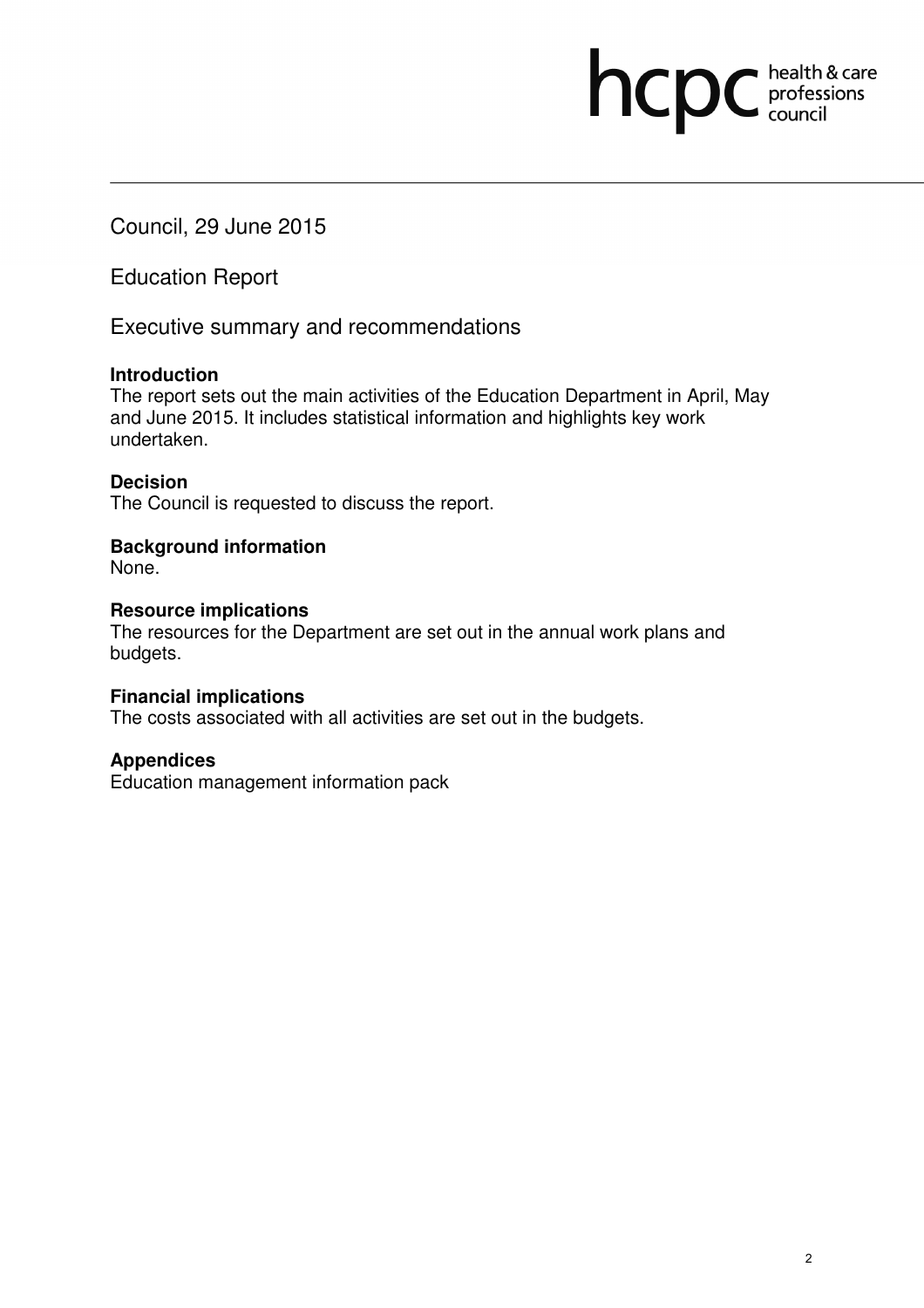

# **Education Department Management Information Pack**

Abigail GorringeDirector of Education

June 2015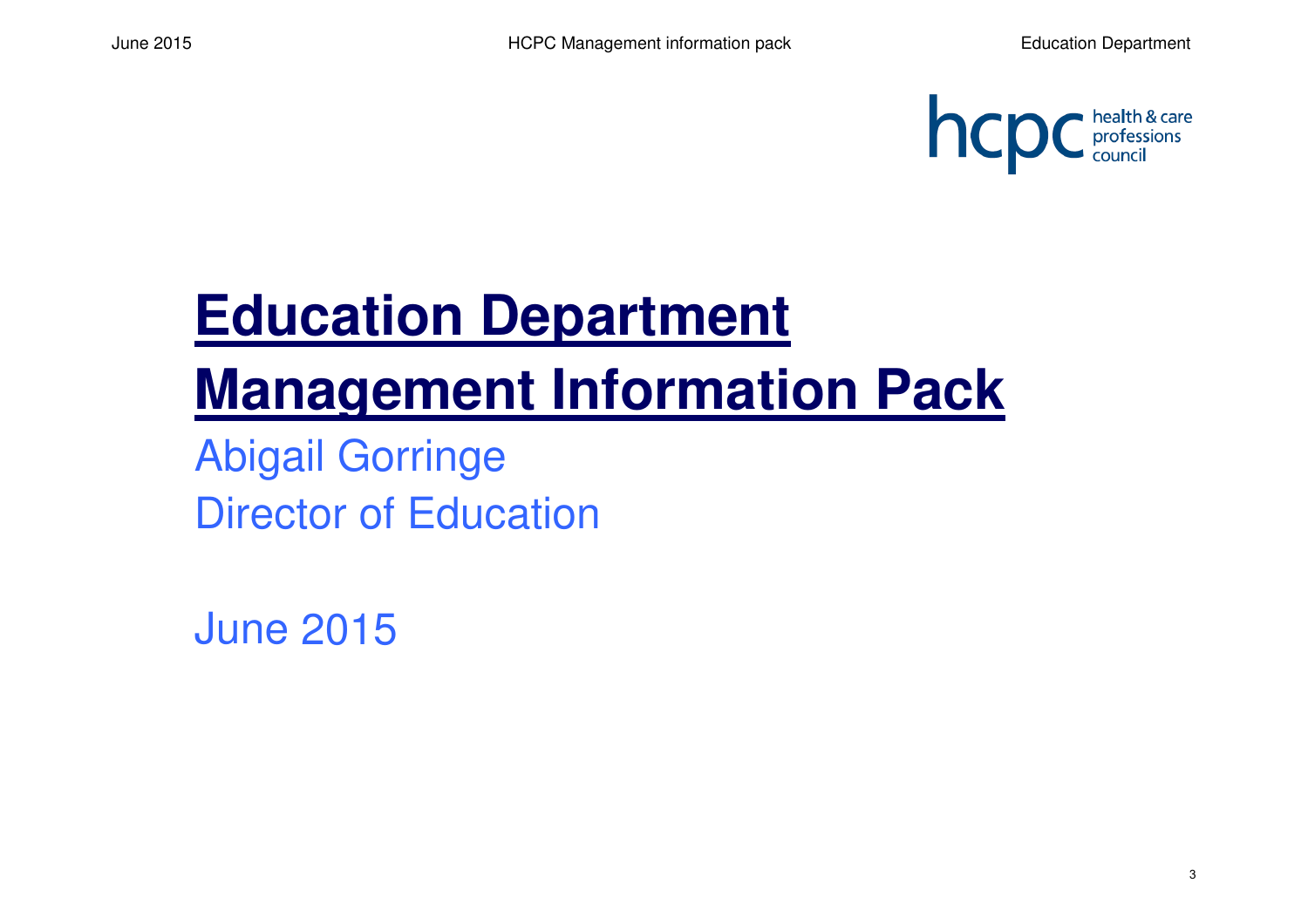# **Table of contents**

Section 1: Management commentary

Section 2: Management statistics

- 1. Number of approved programmes, by profession, April 2013 March 2015
- 2. Overview of approval visits, April 2013 March 2015
- 3. Reasons for approval visits, April 2013 March 2015
- 4. Overview of annual monitoring submissions, April 2013 March 2015
- 5. Overview of major change submissions, April 2013 March 2015
- 6. Overview of concerns about approved programmes, April 2013 March 2015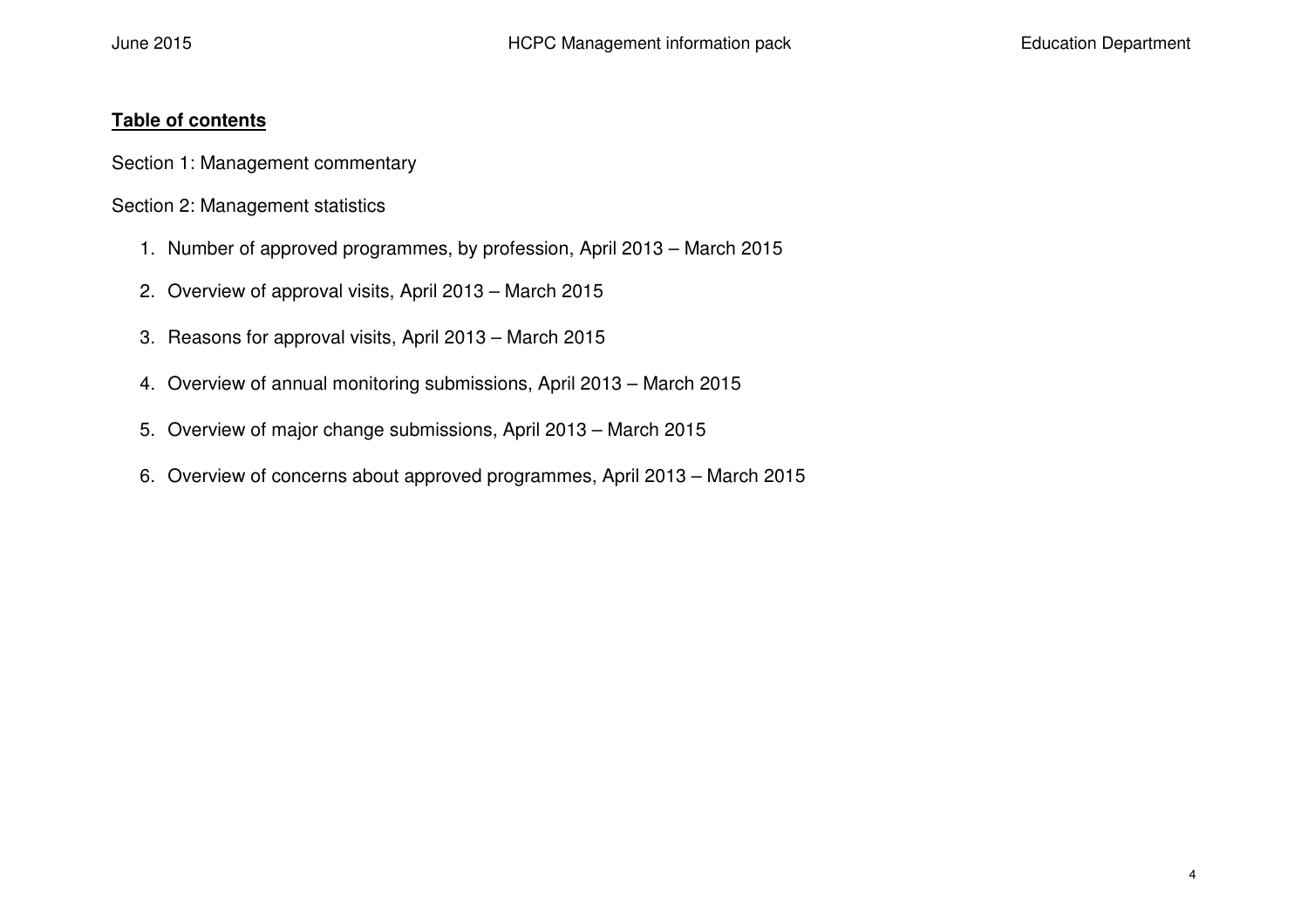## **1 Management commentary**

## **Approval process**

 The Department has remained in the peak period of this process over the last few months. In April and May 2015, 15 visits took place. A further 14 visits are planned in June, July and August 2015 which is a higher number than normal and linked to education providers outside of the higher education sector seeking approval and recently proposed changes to existing programmes. In total, 71 visits programmes have been arranged in the 2014-15 academic year (September 2014 - August 2015). The majority of visits are to social worker and AMHP programmes (45%), but there has been a significant and growing proportion (30%) to paramedic both existing and new programmes. The Department has continued to schedule approval visits in the 2015–16 academic year. In total, 17 visits have been formally scheduled. The majority of visits continue to be to social worker (35%) and paramedic (29%) programmes. Seven visits are scheduled for September 2015 which is a higher number than normal and linked to a number of proposed social worker programmes intending to start in February 2016.

## **Annual monitoring process**

 The Department has now completed the majority of the annual monitoring process in the 2014–15 academic year. Three assessment days took place in May 2015 and a final assessment day is planned in August 2015, with a small number of audit submissions being considered via postal assessment outside of these days. In total, ten assessment days will be held in the 2014-15 academic year (an increase from 7 in 2013-14). The majority of outcomes have been considered by Education and Training Panels in April, May and June 2015. To date, all programmes have continue to meet the standards. Two visits have been recommended by visitors for consideration at tomorrow's Education and Training Panel.

# **Major change process**

 The Department considered 48 new major change notifications, covering 55 programmes in April and May 2015. The Education and Training Panels in May and June 2015 considered 25 programmes which had recently engaged with the major change process and it was decided that all programmes continued to meet our standards of education and training.

## **Concerns process**

 The Department received one new concern in April and May 2015 which met our criteria for further investigation. The investigation is on-going and it is anticipated that it will be considered by the Education and Training Committee in September 2015. There are two additional active concerns - one (originally received in August 2014) is on hold pending the outcome of investigations with the education provider and OIA and the other was considered by the Education and Training Committee in June 2015.

See section 2 for more statistical information on the above operational processes.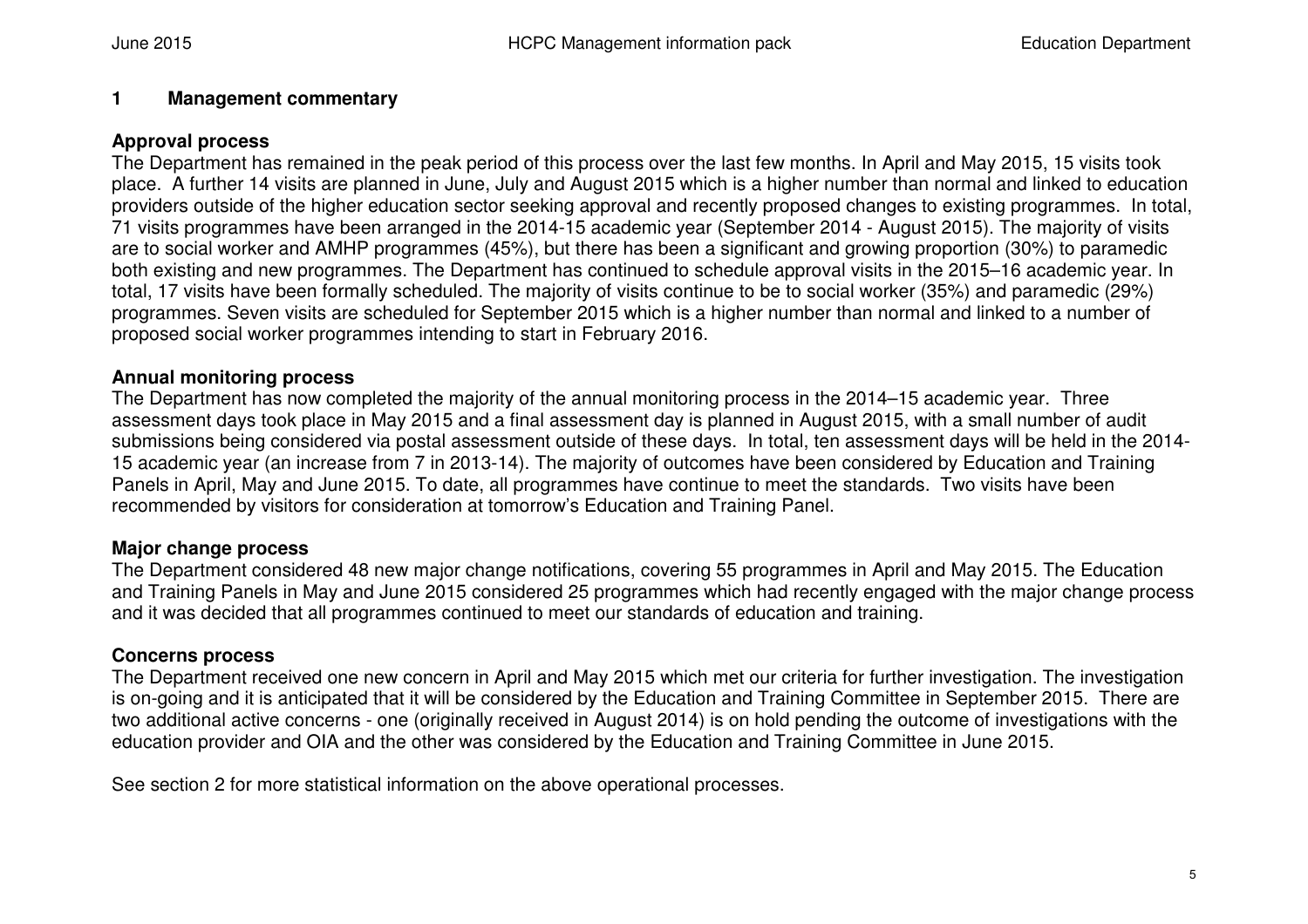# **Podiatrists practising podiatric surgery**

 Following the publication of the standards for podiatric surgery in May 2015, the Department has begun to initiate the approval process. A revised visitor personal specification was agreed by the Education and Training Committee in May 2015 and a recruitment campaign for new visitors opened in June 2015. One education provider has proactively contacted us about scheduling an approval visit and the executive has provided some initial guidance on our standards and processes. The executive intend to contact the existing education provider in this field to arrange a second approval visit, once the recruitment and selection of visitors has progressed further and there is more certainty that the relevant resources have been secured.

# **Partners**

 In May 2015, we appointed 10 new visitors from across five professions. The majority are due to attend new visitor training in July 2015; with an additional session now being scheduled for September 2015. Initial plans have also begun for the next general recruitment campaign in autumn 2015.

# **Liaison with stakeholders**

Members of the Department met with the following stakeholders in May and June 2015:

- Australian Health Practitioner Regulation Agency (AHPRA)
- Department for Health (with Executive Management Team)
- Quality Assurance Agency (QAA) Professional and Regulatory Statutory Bodies steering group
- Academic Registrars' Group (with Policy & Standards)
- Education Inter-regulatory group
- British Psychological Society Division of Counselling Psychology (Wales)

# **Systems**

 The Department has spent the last few months familiarising itself with the new internal information system (Microsoft Dynamics and SharePoint), adopting new functionality and reviewing and adapting business processes and practices to better align with the new technology. The work in this area is on-going and we will continue to realign working practices to harvest better efficiencies in the months ahead. The second and final phase of the Education systems build major project resumed in June 2015. The project team is currently finalising the scope of this phase and the balance between development work (to resolve bugs identified since go live) and integration work (with other HCPC information systems). A second go live is proposed for autumn 2015.

# **Employees**

 Paula Lescott, Head of Education Systems & Quality, is due to go on maternity leave in July 2015 for approximately one year. Matthew Nelson, Systems and Quality Manager, will act as project lead for the Education systems build major project in Paula's absence. In order to backfill resources within the Systems & Quality function, a temporary post of Senior Systems and Quality Officer has been created. Nicola Byrom (previously Education Officer) took up this post on 1 June 2015. Two permanent Systems and Quality officers will be recruited in early autumn 2015 to take the permanent Systems & Quality function headcount to four. The vacant Education Officer position created from Nicola's move is currently being held open with plans to recruit until quarter three.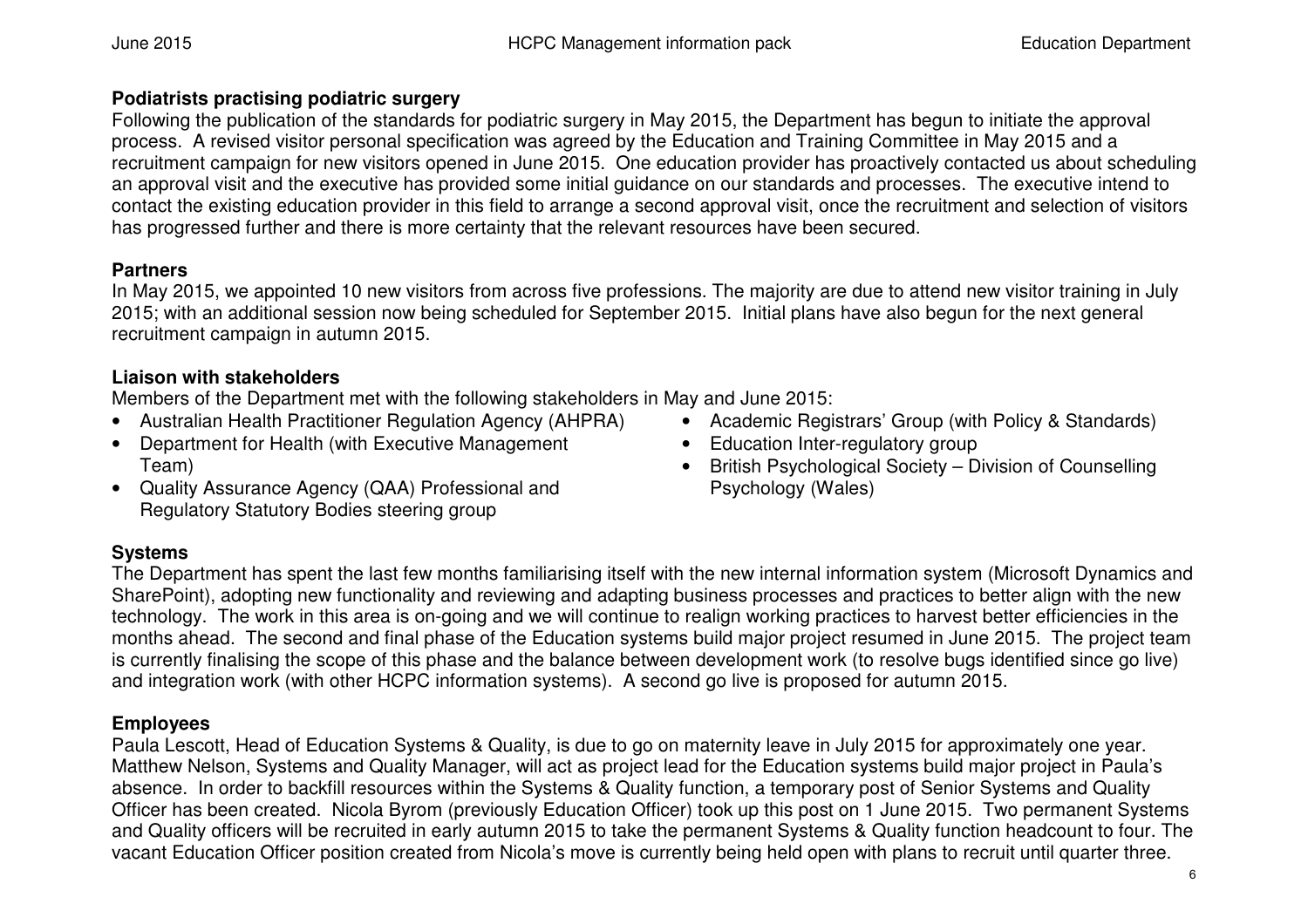**Number of approved programmes, by profession April 2014 - March 2016**



| <b>Profession/entitlement</b>             | 2014 |     |     |     |     |     |     |     |     | 2015 |     |                 |      |       |     |     |     |  | 2016                        |  | 2011/12 2012/13 2013/14 2014/15 |            |            |            | 2015/16    |
|-------------------------------------------|------|-----|-----|-----|-----|-----|-----|-----|-----|------|-----|-----------------|------|-------|-----|-----|-----|--|-----------------------------|--|---------------------------------|------------|------------|------------|------------|
|                                           | Apr  | May | Jun | Jul | Aug | Sep | Oct | Nov | Dec | Jan  | Feb | Mar             | Apr  | May   | Jun | Jul | Aug |  | Sep Oct Nov Dec Jan Feb Mar |  | <b>FYE</b>                      | <b>FYE</b> | <b>FYE</b> | <b>FYE</b> | <b>YTD</b> |
| <b>Arts therapists</b>                    | 30   |     | 30  | 30  | 30  | 30  | 31  | 29  | 28  | 28   | 28  | 28              | 33   | 33    |     |     |     |  |                             |  | 21                              | 29         | 30         | 28         | 33         |
| <b>Biomedical scientists</b>              | 57   |     |     | 57  | 59  | 59  | 58  | 58  | 57  | 55   | 55  | 55              | 63   | 63    |     |     |     |  |                             |  |                                 |            | 57         | 55         | 63         |
| <b>Chiropodists/ Podiatrists</b>          |      |     |     | 17  |     |     |     | 16  | 16  | 16   | 16  | 16              | 21   | 21    |     |     |     |  |                             |  | 20                              | 18         | 17         | 16         | 21         |
| <b>Clinical scientists</b>                |      |     |     |     |     |     |     | 3   |     |      |     |                 |      | 3     |     |     |     |  |                             |  |                                 |            |            |            | 3          |
| <b>Dietitians</b>                         | 32   | 32  | 32  | 32  | 32  | 32  | 32  | 32  | 32  | 32   | 32  | 32              | 32   | 32    |     |     |     |  |                             |  | 33                              | 32         | 32         | 32         | 32         |
| <b>Hearing aid dispensers</b>             | 18   | 18  | 18  | 19  | 20  | 20  | 20  | 20  | 20  | 19   | 19  | 20              | 23   | 22    |     |     |     |  |                             |  | 18                              |            | 18         | 20         | 22         |
| Occupational therapists                   | 70   | 70  | 70  | 70  | 72  |     | 70  |     | 71  | 70   | 69  | 69              | 73   | 73    |     |     |     |  |                             |  | 74                              | 73         | 70         | 69         | 73         |
| <b>Operating Department Practitioners</b> | 34   | 34  | 34  | 34  | 36  | 35  | 35  | 35  | 34  | 34   | 34  | 34              | 40   | 40    |     |     |     |  |                             |  | 34                              | 35         | 34         | 34         | 40         |
| <b>Orthoptists</b>                        |      |     |     |     |     |     |     |     |     |      |     |                 | 3    | 3     |     |     |     |  |                             |  |                                 |            |            |            | 3          |
| <b>Paramedics</b>                         | 48   | 46  | 46  | 46  | 49  |     | 46  | 46  | 48  | 48   | 49  | 53              | 62   | 64    |     |     |     |  |                             |  | 50                              | 50         | 49         | 53         | 64         |
| Physiotherapists                          | 69   | 69  | 69  | 69  |     | 70  | 70  | 70  | 70  | 70   | 69  | 69              | 70   | 69    |     |     |     |  |                             |  | 67                              | 65         | 69         | 69         | 69         |
| <b>Practitioner psychologists</b>         | 9    | 94  | 94  | 94  | 96  | 95  | 96  | 96  | 96  | 95   | 94  | 93              | 96   | 96    |     |     |     |  |                             |  | 95                              | 91         | 91         | 93         | 96         |
| <b>Prosthotists/Orthotists</b>            | 3    |     |     |     |     |     |     |     |     |      |     |                 | 3    | 3     |     |     |     |  |                             |  |                                 |            |            |            | 3          |
| Radiographers                             | 51   |     |     | 5   |     |     |     |     | 51  | 51   | 50  | 50              | 52   | 52    |     |     |     |  |                             |  | 56                              | 53         | 51         | 50         | 52         |
| Social workers in England                 | 222  | 222 | 220 |     |     | 224 | 224 | 223 | 223 | 221  | 219 | 22 <sub>1</sub> | 248  | 249   |     |     |     |  |                             |  |                                 | 231        | 223        | 221        | 249        |
| Speech and language therapists            | 30   |     |     | 31  | 31  | 31  | 3.  |     | 31  | 31   | 31  | 31              | 35   | 36    |     |     |     |  |                             |  | 32                              | 31         | 30         | 31         | 36         |
| Local anaesthesia                         |      |     |     |     |     |     |     |     |     |      |     |                 |      |       |     |     |     |  |                             |  |                                 |            |            |            |            |
| <b>Prescription only medicine</b>         |      |     |     |     |     |     |     | 10  | 10  |      |     |                 |      | 9     |     |     |     |  |                             |  |                                 |            |            |            | 9          |
| Supplementary prescribing                 | 63   | 63  | 63  | 63  | 60  |     |     | 59  | 58  | 57   | 57  | 59              | 59   | 59    |     |     |     |  |                             |  |                                 |            | 62         | 59         | 59         |
| Independent prescribing                   | 86   | 86  | 86  | 86  | 86  | 87  | 86  | 87  | 87  | 87   | 87  | 89              | 89   | 90    |     |     |     |  |                             |  |                                 |            | 86         | 89         | 90         |
| Approved mental health professionals      | 25   | 26  | 26  | 26  | 25  | 25  | 25  | 26  | 28  | 28   | 26  | 26              | 33   | 33    |     |     |     |  |                             |  |                                 | 27         | 26         | 26         | 33         |
| Total approved programmes                 | 966  | 969 | 967 | 971 | 982 | 978 | 976 | 973 | 973 | 965  | 957 | 967             | .051 | 1,054 |     |     |     |  |                             |  | 644                             | 909        | 968        | 967        | 1,054      |
| Total approved education providers        | 150  | 149 | 149 | 150 | 150 | 150 | 150 | 147 | 146 | 145  | 143 | 143             | 150  | 151   |     |     |     |  |                             |  | 128                             | 150        | 151        | 143        | 151        |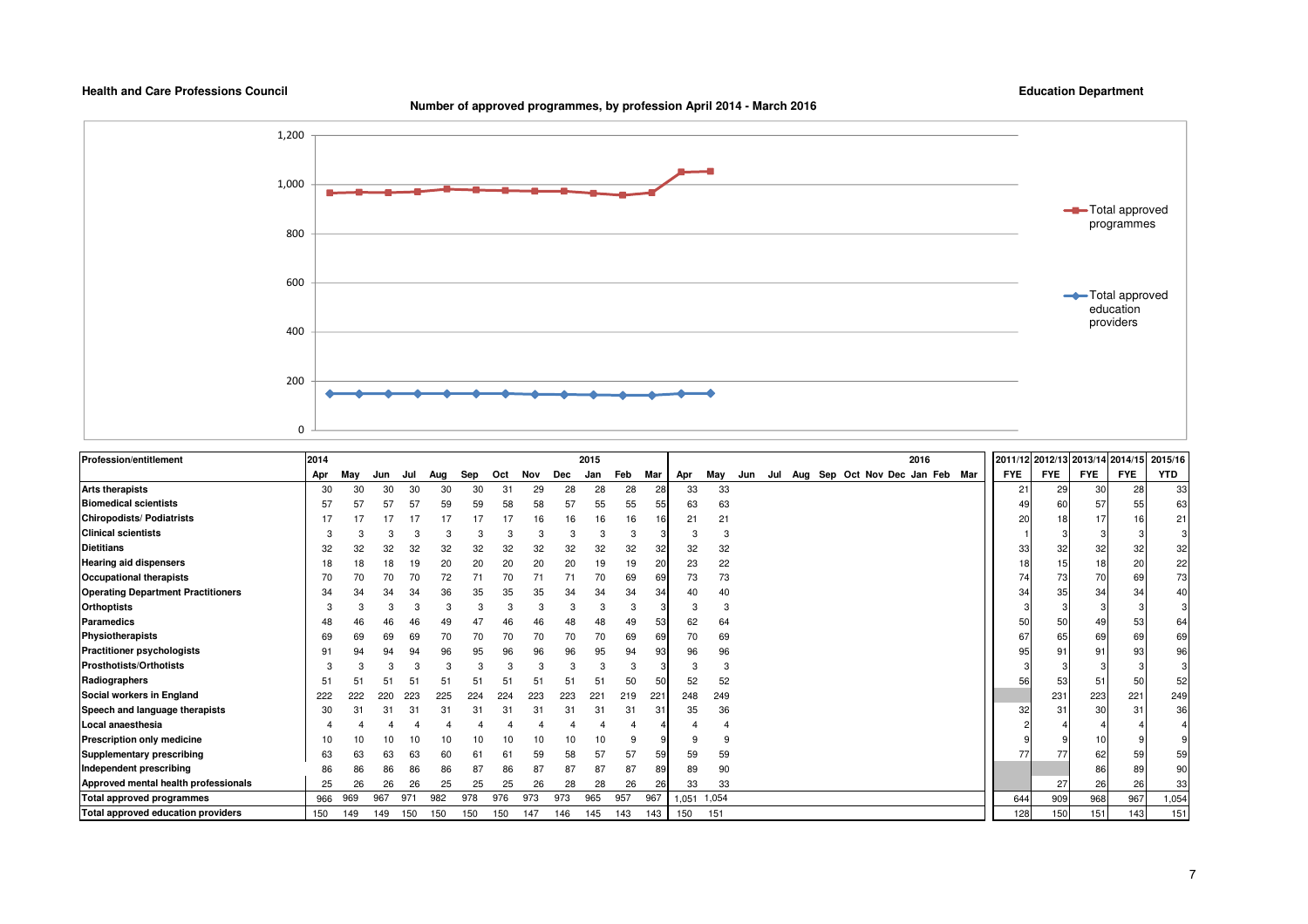## **Overview of approval visits April 2014 - March 2016**



| Overview of approval visits  | 2014 |    |  |  |  | 2015 |     |  |  |  |  | 2016                                                                                            |                 |            |            |            | 2009/10 2010/11 2011/12 2012/13 2013/14 2014/15 2015/16 |                  |     |
|------------------------------|------|----|--|--|--|------|-----|--|--|--|--|-------------------------------------------------------------------------------------------------|-----------------|------------|------------|------------|---------------------------------------------------------|------------------|-----|
|                              |      |    |  |  |  |      |     |  |  |  |  | Apr May Jun Jul Aug Sep Oct Nov Dec Jan Feb Mar Apr May Jun Jul Aug Sep Oct Nov Dec Jan Feb Mar | <b>FYE</b>      | <b>FYE</b> | <b>FYE</b> | <b>FYE</b> | <b>FYE</b>                                              | <b>FYE</b>       | YTD |
| Number of visits             |      | 10 |  |  |  |      |     |  |  |  |  |                                                                                                 | 38              | 58         | 59         | 56         | 66                                                      | 69               | 15  |
| Number of programmes visited |      |    |  |  |  |      | 161 |  |  |  |  |                                                                                                 | 80 <sup>1</sup> | 101        | 112        | 103        | 170                                                     | 132 <sub>1</sub> | 27  |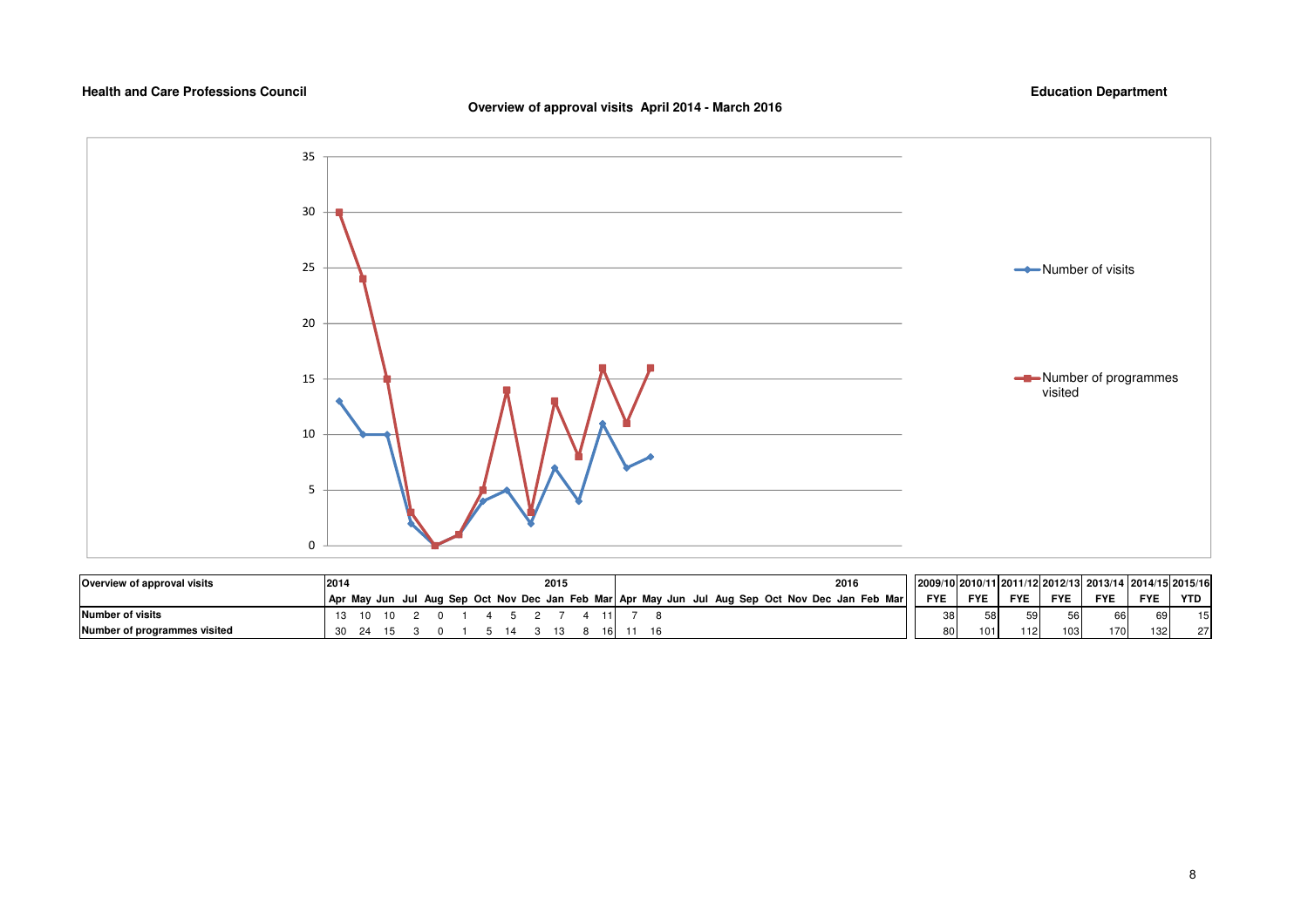**Reasons for approval visits April 2014 - March 2016**

**Education Department**



| Reason for programme visited                          | 2014 |  |  |  |  | 2015 |  |       |  |  |  | 2016                                                                                            |            |            |            |            | 2009/10 2010/11 2011/12 2012/13 2013/14 2014/15 2015/16 |                 |                 |
|-------------------------------------------------------|------|--|--|--|--|------|--|-------|--|--|--|-------------------------------------------------------------------------------------------------|------------|------------|------------|------------|---------------------------------------------------------|-----------------|-----------------|
|                                                       |      |  |  |  |  |      |  |       |  |  |  | Apr May Jun Jul Aug Sep Oct Nov Dec Jan Feb Mar Apr May Jun Jul Aug Sep Oct Nov Dec Jan Feb Mar | <b>FYE</b> | <b>FYE</b> | <b>FYE</b> | <b>FYE</b> | <b>FYE</b>                                              | <b>FYE</b>      | <b>YTD</b>      |
| New programme (pre-registration)                      |      |  |  |  |  |      |  |       |  |  |  |                                                                                                 | 25         |            |            |            | 29                                                      | 37              |                 |
| New programme (post-registration)                     |      |  |  |  |  |      |  |       |  |  |  |                                                                                                 |            |            |            |            |                                                         |                 |                 |
| Result of a new profession joining the HCPC register* |      |  |  |  |  |      |  | 6 10  |  |  |  |                                                                                                 |            | 31         | 34         |            | 125                                                     | 77              | 16 <sup>1</sup> |
| Result of a major change to an existing programme     |      |  |  |  |  |      |  |       |  |  |  |                                                                                                 | 42         | 37         | 57         |            |                                                         | 16 <sub>1</sub> |                 |
| Result of annual monitoring to an existing programme  |      |  |  |  |  |      |  |       |  |  |  |                                                                                                 |            |            |            |            |                                                         |                 |                 |
| <b>Other</b>                                          |      |  |  |  |  |      |  |       |  |  |  |                                                                                                 |            |            |            |            |                                                         |                 |                 |
| Total                                                 |      |  |  |  |  |      |  | 11 16 |  |  |  |                                                                                                 | 80         | 1011       | 1121       | 103        | 170                                                     | 132             | 27              |

**\* Practitioner psychologists July 2009 - July 2012 Hearing Aid Dispensers April 2010 - July 2012 Social workers in England August 2012 - July 2015**

 **Approved mental health workers September 2013 - July 2015**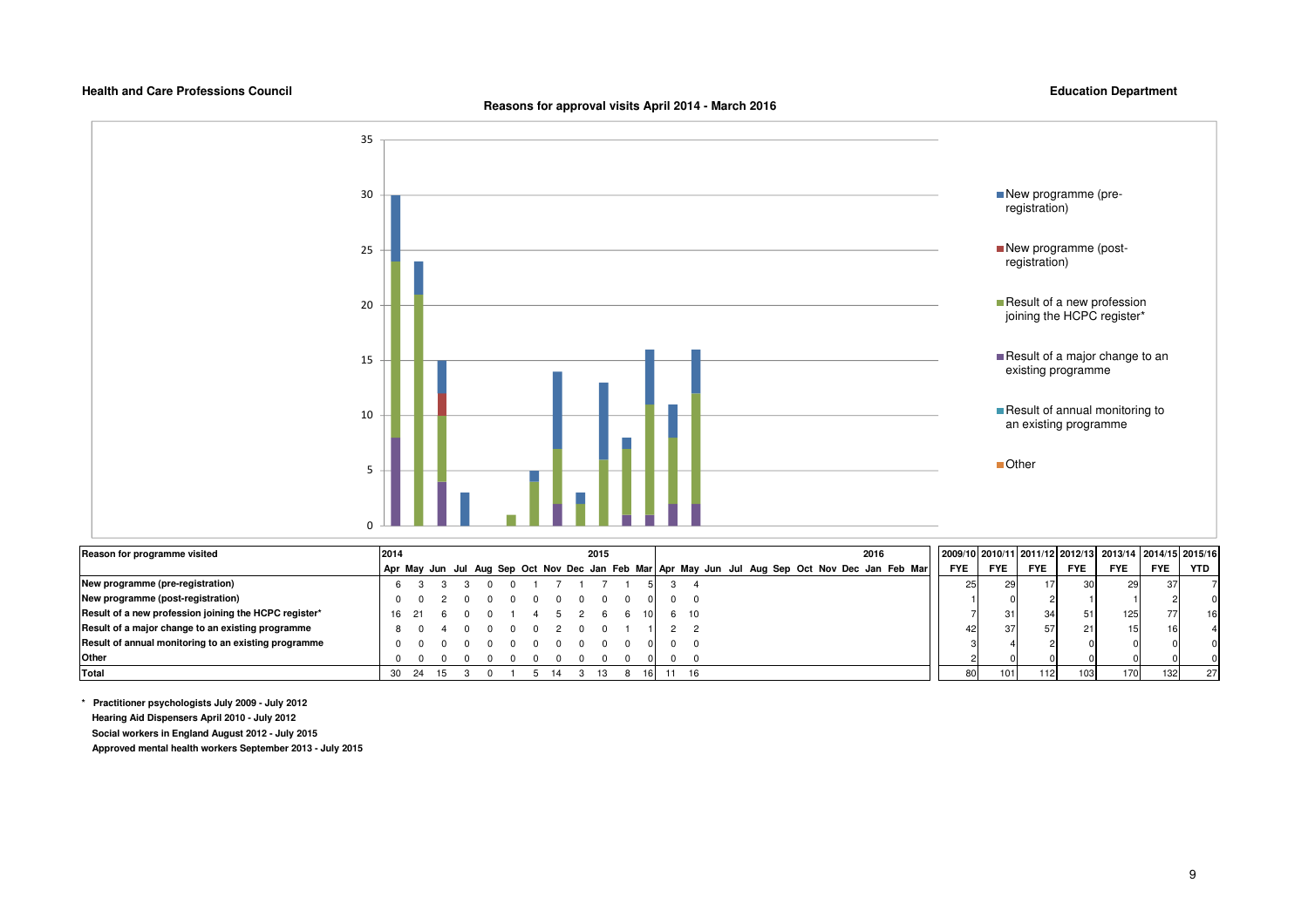## **Overview of annual monitoring audit submissions, April 2014 - March 2016**

## **Education Department**



| <b>Type of submission</b>       | 2014 |  |  |  |    |  | 2015 |    |  |  |  |  | 2016                                                                                            |            |            |            |              | 2009/10 2010/11 2011/12 2012/13 2013/14 2014/15 2015/16 |            |            |
|---------------------------------|------|--|--|--|----|--|------|----|--|--|--|--|-------------------------------------------------------------------------------------------------|------------|------------|------------|--------------|---------------------------------------------------------|------------|------------|
|                                 |      |  |  |  |    |  |      |    |  |  |  |  | Apr May Jun Jul Aug Sep Oct Nov Dec Jan Feb Mar Apr May Jun Jul Aug Sep Oct Nov Dec Jan Feb Mar | <b>FYE</b> | <b>FYE</b> | <b>FYE</b> | <b>FYE</b>   | <b>FYE</b>                                              | <b>FYE</b> | <b>YTD</b> |
| Number of audits**              |      |  |  |  | 18 |  | ີດ   | 21 |  |  |  |  |                                                                                                 | 105        | 232        | 163        | 100<br>l J J | 222                                                     | 209        | 44         |
| Number of programmes considered | 46   |  |  |  |    |  |      |    |  |  |  |  |                                                                                                 | 158        | 265        | 206        | 282          | 268                                                     | 286        | 49         |

**\*\* From March 2015, this records the number of cases**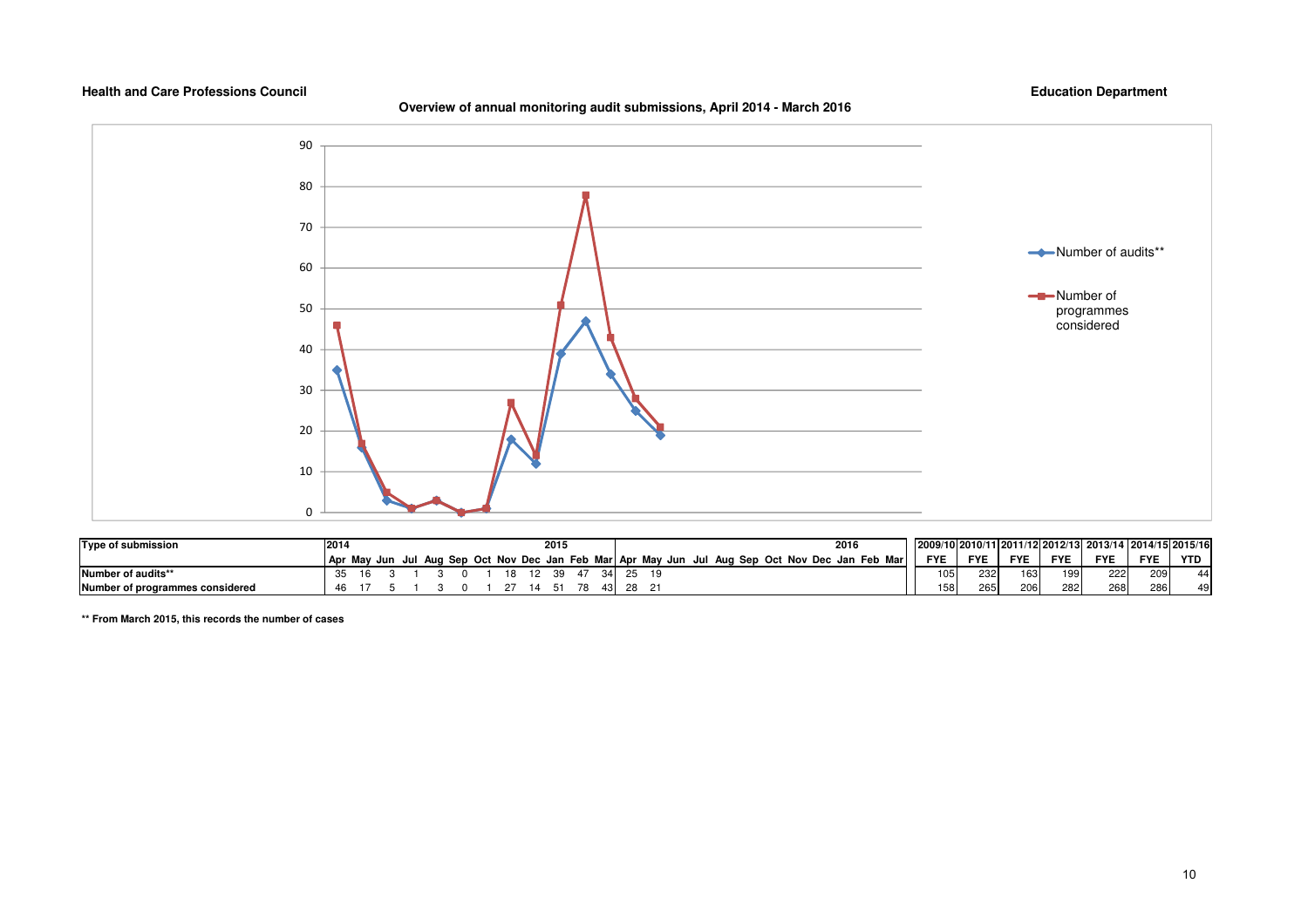## **Overview of annual monitoring declarations, April 2014 - March 2016**

## **Education Department**



| Type of submission              | 2014 |  |  |  |    |      | 2015 |      |  |  |  |  | 2016 |                                                                                                 |                  |                  |            |            | 2009/10 2010/11 2011/12 2012/13 2013/14 2014/15 2015/16 |            |     |
|---------------------------------|------|--|--|--|----|------|------|------|--|--|--|--|------|-------------------------------------------------------------------------------------------------|------------------|------------------|------------|------------|---------------------------------------------------------|------------|-----|
|                                 |      |  |  |  |    |      |      |      |  |  |  |  |      | Apr May Jun Jul Aug Sep Oct Nov Dec Jan Feb Mar Apr May Jun Jul Aug Sep Oct Nov Dec Jan Feb Mar | <b>FYE</b>       | <b>FYE</b>       | <b>FYE</b> | <b>FYE</b> | <b>FYE</b>                                              | <b>FYE</b> | YTD |
| Number of declarations **       |      |  |  |  | 19 | - 29 | 45   | -381 |  |  |  |  |      |                                                                                                 | 105              | 232 <sub>1</sub> | 232        | 199        | 222                                                     | 231        | 19  |
| Number of programmes considered |      |  |  |  |    |      | 64   |      |  |  |  |  |      |                                                                                                 | 142 <sub>1</sub> | 237              | 249        | 267        | 297                                                     | 316        | 25  |

**\*\* From March 2015, this records the number of cases**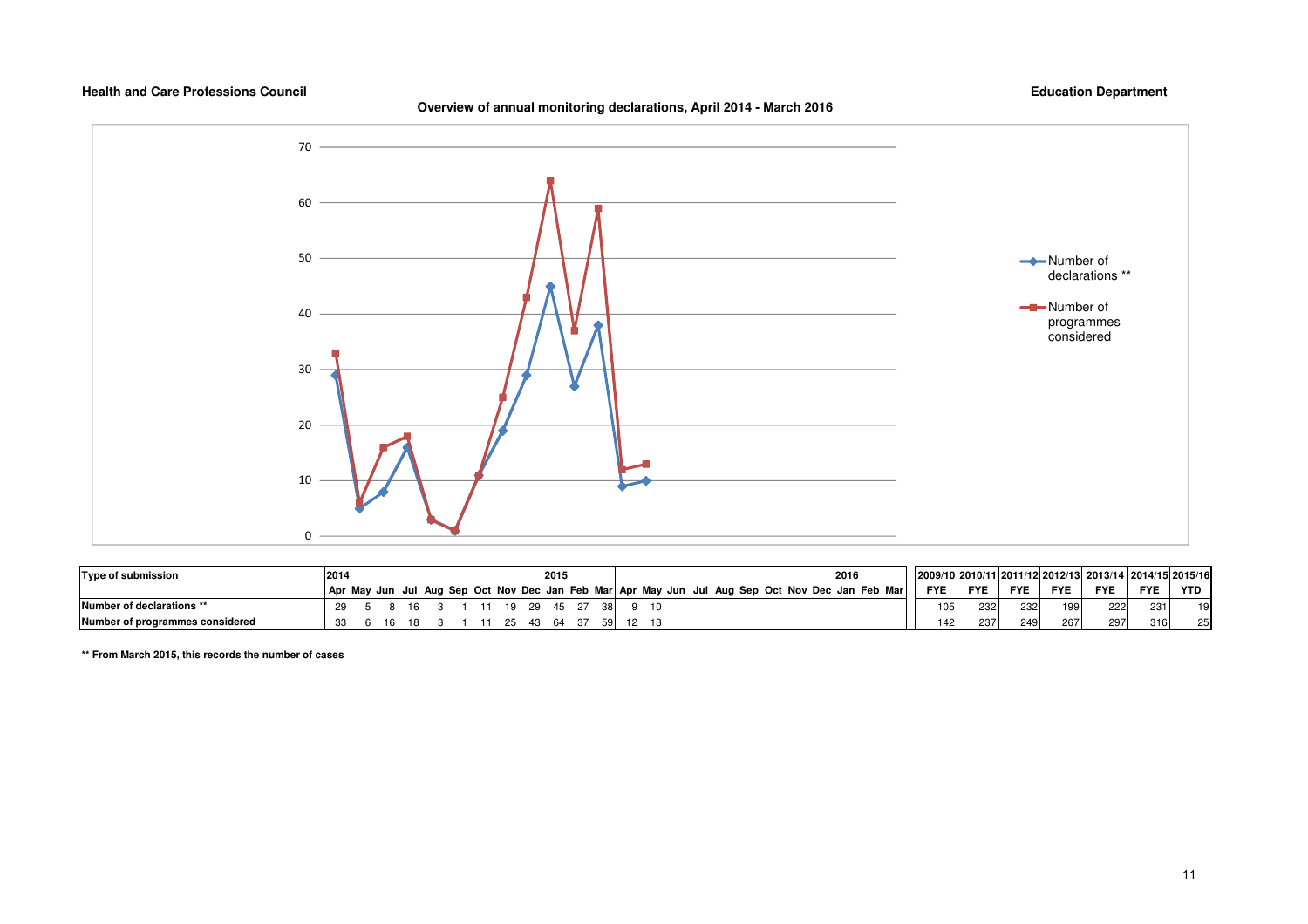## **Overview of major change submissions, April 2014 - March 2016**



| <b>Overview of notifications</b> | 2014 |     |    |     |       |  |             | 2015 |      |          |  |  |  | 2016                                                                                            |            |            |            |            | 2009/10 2010/11 2011/12 2012/13 2013/14 2014/15 2015/16 |            |     |
|----------------------------------|------|-----|----|-----|-------|--|-------------|------|------|----------|--|--|--|-------------------------------------------------------------------------------------------------|------------|------------|------------|------------|---------------------------------------------------------|------------|-----|
|                                  |      |     |    |     |       |  |             |      |      |          |  |  |  | Apr May Jun Jul Aug Sep Oct Nov Dec Jan Feb Mar Apr May Jun Jul Aug Sep Oct Nov Dec Jan Feb Mar | <b>FYE</b> | <b>FYE</b> | <b>FYE</b> | <b>FYE</b> | <b>FYE</b>                                              | <b>FYE</b> | YTD |
| Number of notifications          |      |     |    | 18. | 10 21 |  | 24 23 17    |      | - 16 |          |  |  |  |                                                                                                 | 119        | 146        | 1741       | 146        | 157 <sub>1</sub>                                        | 200        | 48  |
| Number of programmes considered  |      | 36. | 41 |     | - 18  |  | 39 53 38 38 |      | - 36 | 24 35 20 |  |  |  |                                                                                                 | 1971       | 250        | 311        | 266        | 250                                                     | 398        | 55  |